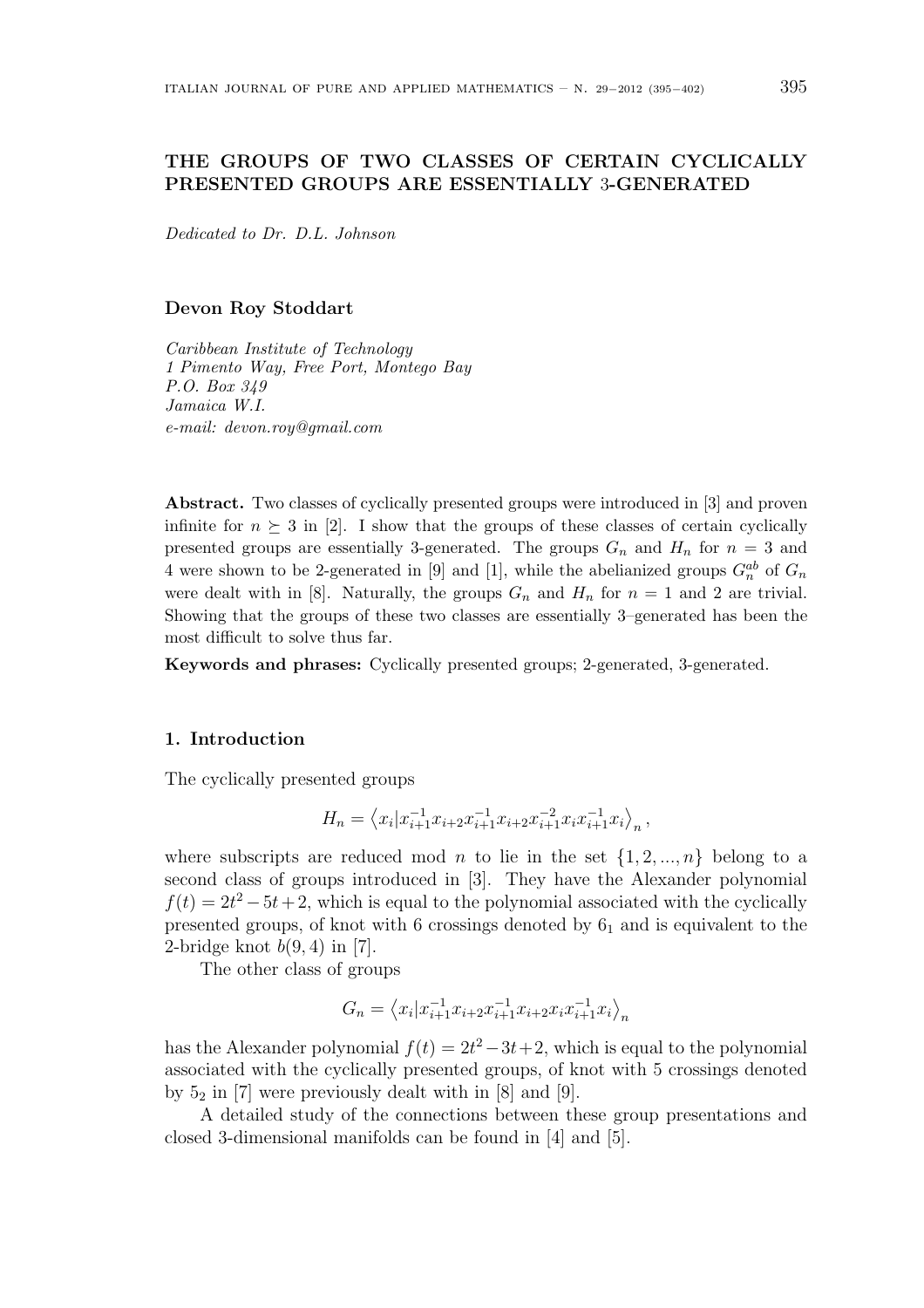## 2. A general relation of each class of groups

Before we can approach the matter of showing that the groups of these classes of groups are essentially 3-generated, we will need to compute an essential formula for each class.

**Lemma 2.1.** For any  $H_n$ ,

$$
x_1 x_2 ... x_{n-2} x_{n-1} x_n = 1,
$$

and for any  $G_n$ ,

$$
x_n x_{n-1} x_{n-2} ... x_2 x_1 = 1,
$$

for  $n \in N$ .

Proof. From the relations of

$$
H_n = \left\langle x_i | x_{i+1}^{-1} x_{i+2} x_{i+1}^{-1} x_{i+2} x_{i+1}^{-2} x_i x_{i+1}^{-1} x_i \right\rangle_n,
$$

starting with the first relation derived from  $i = n - 1$ , and post-multiplying the next one derived from  $i = n - 2$ , successively, until you have multiplied the last relation derived from  $i = n$ , gives:

(1) 
$$
x_n^{-1} x_1 x_n^{-1} x_1 x_n^{-2} x_{n-1} x_n^{-1} x_{n-1} x_{n-1}^{-1} x_n x_{n-1}^{-1} x_n x_{n-1}^{-2} x_{n-2} x_{n-1}^{-1} x_{n-2} ...
$$

$$
x_2^{-1} x_3 x_2^{-1} x_3 x_2^{-2} x_1 x_2^{-1} x_1 x_1^{-1} x_2 x_1^{-1} x_2 x_1^{-2} x_n x_1^{-1} x_n = 1,
$$

which means,

$$
x_n^{-1} x_{n-1}^{-1} x_{n-2}^{-1} \dots x_2^{-1} x_1^{-1} = 1,
$$

or

(2) 
$$
x_1 x_2 ... x_{n-2} x_{n-1} x_n = 1,
$$

for  $n \in N$ .

Similarly, for any  $G_n$ ,

(3) 
$$
x_n x_{n-1} x_{n-2} ... x_2 x_1 = 1,
$$

for  $n \in N$ . So all the  $x_i$ 's within each relation above are related.

# 3. The groups  $H_n's$  are essentially 3-generated

Looking at patterns in the relations of the groups  $H_n's$ , we are choosing new generators and then reducing the number of generators to the least possible. We then simplify the presentations of the groups  $H_n's$ .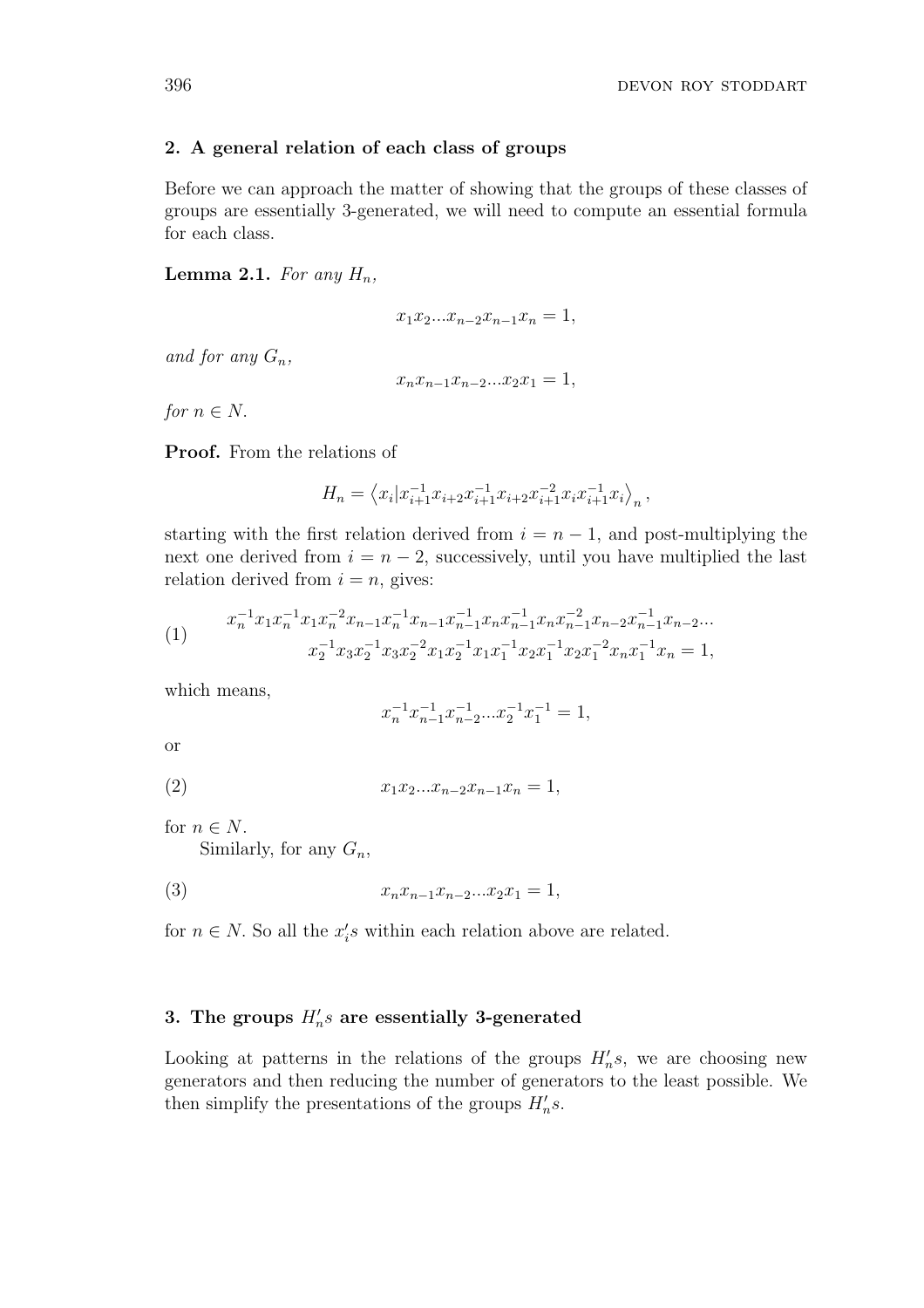# **Theorem 3.1.** The groups  $H_n's$  are essentially 3-generated.

The relations of  $H_n$  are shown below:

(4) 
$$
x_2^{-1} x_3 x_2^{-1} x_3 x_2^{-2} x_1 x_2^{-1} x_1 = 1,
$$

(5) 
$$
x_3^{-1} x_4 x_3^{-1} x_4 x_3^{-2} x_2 x_3^{-1} x_2 = 1,
$$

(6) 
$$
x_4^{-1} x_5 x_4^{-1} x_5 x_4^{-2} x_3 x_4^{-1} x_3 = 1,
$$
  
(7) 
$$
\Big|
$$

$$
\begin{array}{c}\n(8) \\
\end{array}
$$

$$
\begin{array}{c}\n(9) \\
\end{array}
$$

(10) 
$$
x_{n-2}^{-1}x_{n-1}x_{n-2}^{-1}x_{n-1}x_{n-2}^{-2}x_{n-3}x_{n-2}^{-1}x_{n-3} = 1,
$$

(11) 
$$
x_{n-1}^{-1} x_n x_{n-1}^{-1} x_n x_{n-1}^{-2} x_{n-2} x_{n-1}^{-1} x_{n-2} = 1,
$$

(12) 
$$
x_n^{-1} x_1 x_n^{-1} x_1 x_n^{-2} x_{n-1} x_n^{-1} x_{n-1} = 1,
$$

(13) 
$$
x_1^{-1} x_2 x_1^{-1} x_2 x_1^{-2} x_n x_1^{-1} x_n = 1.
$$

Now, pre-multiplying these relations, starting with the first one to the  $3^{th}$  to last one, we get

(14) 
$$
x_{n-1}^{-1}x_n x_{n-1}^{-1} x_n x_{n-1}^{-1} x_{n-2}^{-1} x_{n-3}^{-1} ... x_4^{-1} x_3^{-1} x_2^{-2} x_1 x_2^{-1} x_1 = 1,
$$

(15) 
$$
x_n^{-1} x_1 x_n^{-1} x_1 x_n^{-2} x_{n-1} x_n^{-1} x_{n-1} = 1,
$$

(16) 
$$
x_1^{-1} x_2 x_1^{-1} x_2 x_1^{-2} x_n x_1^{-1} x_n = 1.
$$

However, from equation (2)

$$
x_{n-1}^{-1}x_{n-2}^{-1}x_{n-3}^{-1}...x_4^{-1}x_3^{-1}x_2^{-1}=x_nx_1,
$$

and therefore  $H_n$  can be re-written as

(17) 
$$
(x_{n-1}^{-1}x_n)^2x_nx_1(x_2^{-1}x_1)^2=1,
$$

(18) 
$$
(x_n^{-1}x_1)^2 x_n^{-1} (x_n^{-1}x_{n-1})^2 = 1,
$$

(19)  $(x_1^{-1}x_2)^2x_1^{-1}(x_1^{-1}x_n)^2=1.$ 

Having looked at patterns in the relators, we set

$$
z = x_1^{-1} x_n^{-1} (x_n^{-1} x_{n-1})^2,
$$
  
\n
$$
u = (x_{n-1}^{-1} x_n)^2 x_n x_1 x_2^{-1} x_1
$$
  
\n
$$
t = (x_n^{-1} x_1)^2 x_n^{-2} x_{n-1},
$$
  
\n
$$
s = x_1^{-2} x_n x_1^{-1} x_n,
$$
  
\n
$$
r = x_n^{-1} x_1.
$$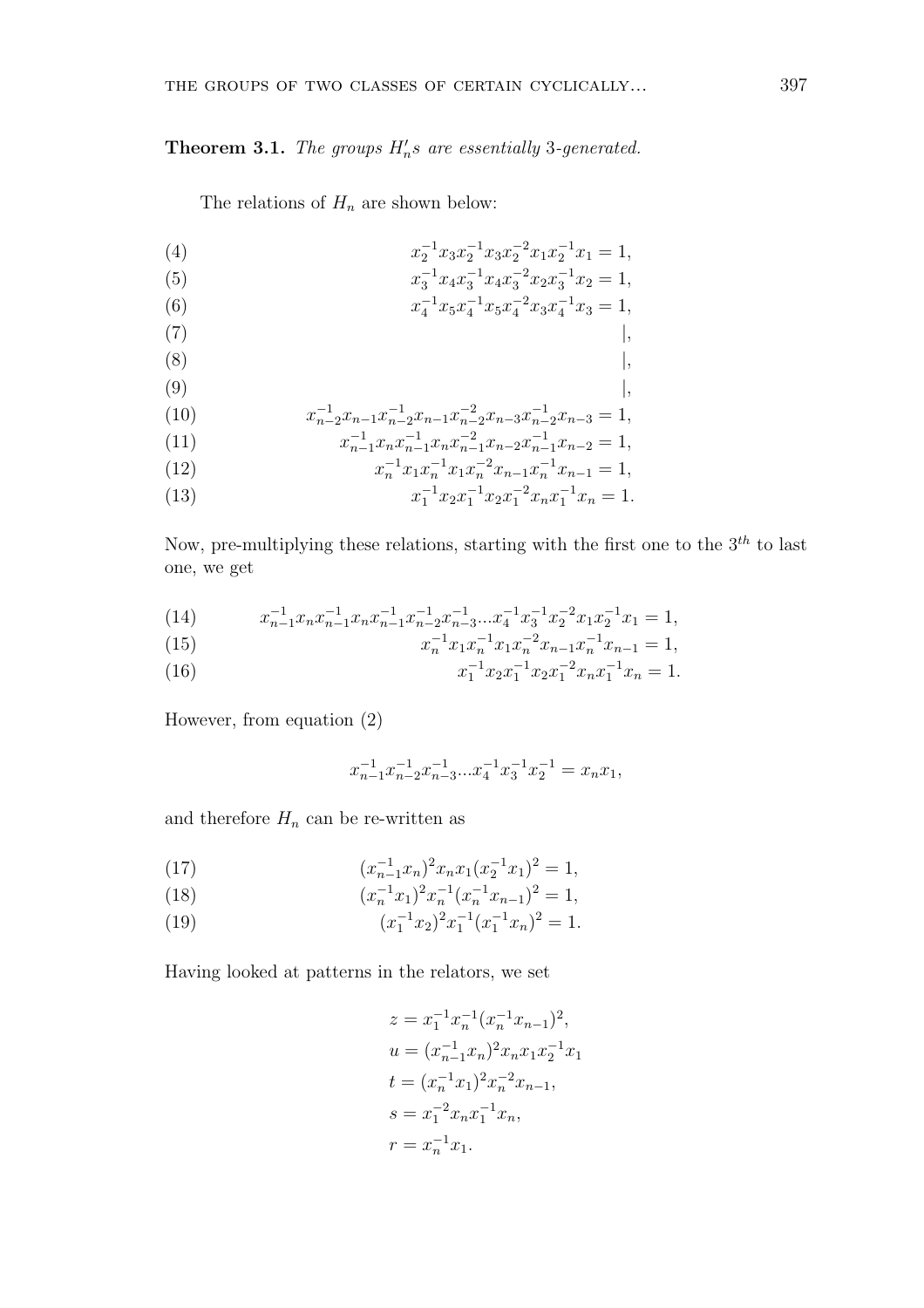Therefore,

$$
(20) \t\t x_1 = r^{-2}s^{-1},
$$

(21) 
$$
x_n = r^{-2}s^{-1}r^{-1},
$$

(22) 
$$
x_n^{-2} x_{n-1} = r^{-2} t,
$$

(23) 
$$
x_2^{-1}x_1 = zu,
$$

$$
x_2 = x_1.
$$

(24) 
$$
x_2 = r^{-2} s^{-1} u^{-1} z^{-1},
$$

(25) 
$$
x_{n-1} = (r^{-2}s^{-1}r^{-1})^2r^{-2}t.
$$

We now simplify the presentation in terms of  $u, t$  and  $r$ , but we start by using the above equations to re-write the above relations in terms of  $r, z, u, s$  and t. Using relator (17), we get:

−1

$$
(26) \t\t\t uzu = 1 \Rightarrow z = u^{-2},
$$

while from relator (18), we get:

$$
(27) \t\t s-1z = 1 \Rightarrow z = s,
$$

and from relator (19), we get:

(28) 
$$
(u^{-1}z^{-1})^2s = 1 \Rightarrow s = (zu)^2.
$$

Now the relations (26) and (27) imply that  $s = z = u^{-2}$ . So z and s can be eliminated from the set of generators, as they can be expressed in terms of  $u$ . Hence the groups  $H_n's$  are generated by t, u and r, thus the groups  $H_n's$  are 3generated. We know, however from [1], that the groups  $H_1$  and  $H_2$  are trivial, while  $H_3$  and  $H_4$  are 2-generated.

**Theorem 3.2.** The groups  $H_n's$  can be re-written as:

$$
\langle r, t, u | r^{-2} u^2 r^{-3} t^2 \rangle.
$$

Clearly,

(29) 
$$
z = x_1^{-1} x_n^{-1} (x_n^{-1} x_{n-1})^2,
$$

(30) 
$$
z = sr^3sr^2(rsr^2(r^{-2}s^{-1}r^{-1})^2r^{-2}t)^2,
$$

(31) 
$$
z = str^{-2}s^{-1}r^{-3}t,
$$

$$
(32) \t\t tr^{-2} s^{-1} r^{-3} t = 1,
$$

since  $z = s$ . Now, replacing s from the above relation (32), we get:

$$
tr^{-2}u^{2}r^{-3}t = 1,
$$

which gives

(33) 
$$
r^{-2}u^2r^{-3}t^2 = 1.
$$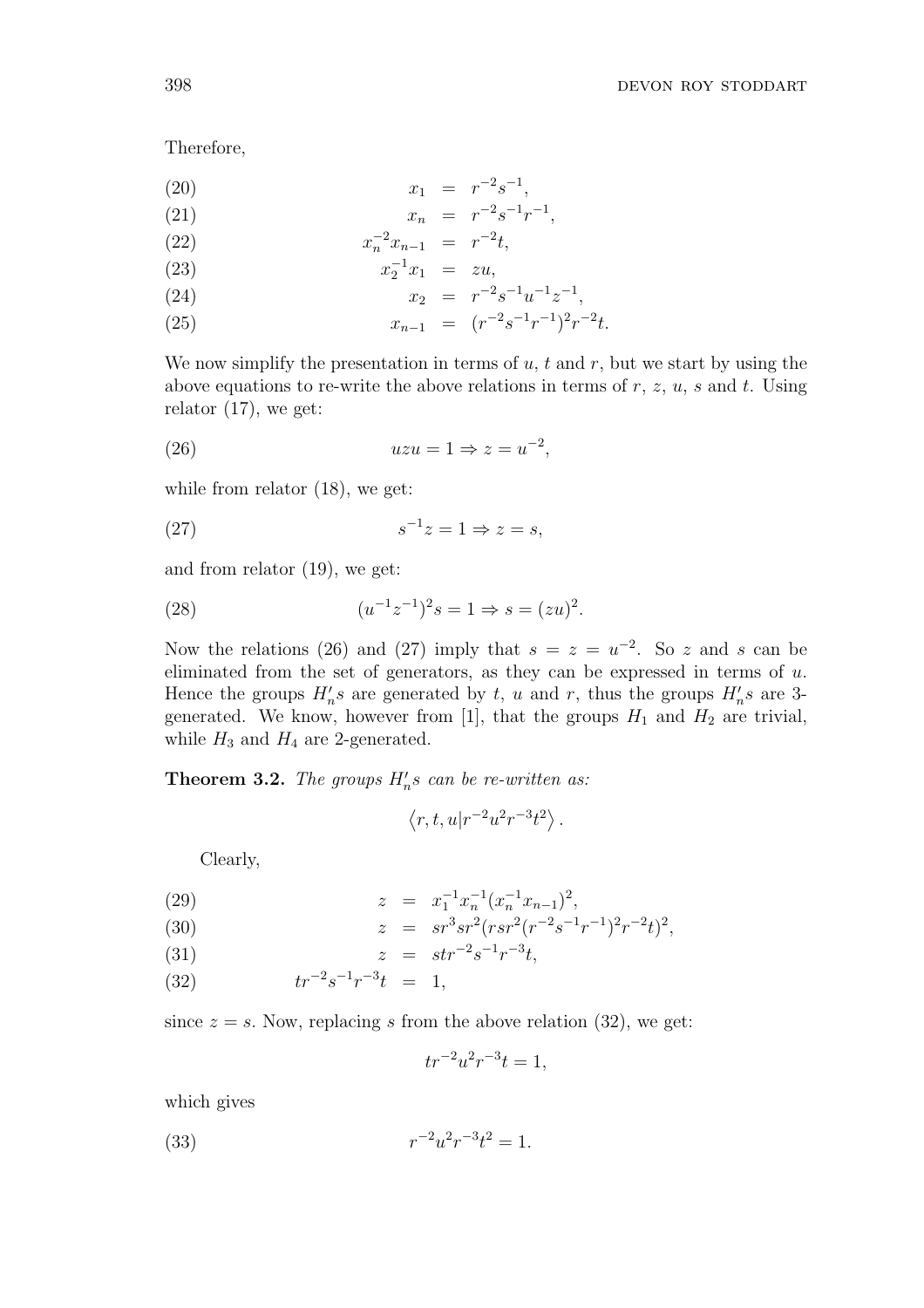All the other manipulations of relations give this same relation, so

$$
\langle r, t, u | r^{-2} u^2 r^{-3} t^2 \rangle.
$$

# 4. The groups  $G'_{n}s$  are essentially 3-generated

Looking at patterns in the relations of the groups  $G_n's$ , we are choosing new generators and then reducing the number of generators to the least possible. We then simplify the presentations of the groups  $G_n's$ .

**Theorem 4.1.** The groups  $G_n$ 's are essentially 3-generated.

The relations of  $G_n$  are shown below:

- (34)  $x_2^{-1}x_3x_2^{-1}x_3x_1x_2^{-1}x_1 = 1,$
- (35)  $x_3^{-1}x_4x_3^{-1}x_4x_2x_3^{-1}x_2 = 1,$ (36)  $x_4^{-1}x_5x_4^{-1}x_5x_3x_4^{-1}x_3 = 1,$
- 
- $(37)$  |,  $(38)$  |,
- $(39)$  |,
- (40)  $x_{n-2}^{-1}x_{n-1}x_{n-2}^{-1}x_{n-1}x_{n-3}x_{n-2}^{-1}x_{n-3} = 1,$
- (41)  $x_{n-1}^{-1}x_nx_{n-1}^{-1}x_nx_{n-2}x_{n-1}^{-1}x_{n-2} = 1,$
- (42)  $x_n^{-1} x_1 x_n^{-1} x_1 x_{n-1} x_n^{-1} x_{n-1} = 1,$
- (43)  $x_1^{-1}x_2x_1^{-1}x_2x_nx_1^{-1}x_n = 1.$

Now, pre-multiplying these relations, starting with the first one to the  $3<sup>th</sup>$  to the last one, we get

(44)  $x_{n-1}^{-1}x_nx_{n-1}^{-1}x_nx_{n-1}x_{n-2}...x_4x_3x_1x_2^{-1}x_1 = 1,$ 

(45) 
$$
x_n^{-1} x_1 x_n^{-1} x_1 x_{n-1} x_n^{-1} x_{n-1} = 1,
$$

(46) 
$$
x_1^{-1} x_2 x_1^{-1} x_2 x_n x_1^{-1} x_n = 1.
$$

However, from equation (3)

$$
x_n x_{n-1} x_{n-2} ... x_4 x_3 = x_1^{-1} x_2^{-1},
$$

and therefore  $G_n$  can be re-written as

- (47)  $x_{n-1}^{-1}x_nx_{n-1}^{-1}x_1^{-1}x_2^{-1}x_1x_2^{-1}x_1 = 1,$
- (48)  $x_n^{-1} x_1 x_n^{-1} x_1 x_{n-1} x_n^{-1} x_{n-1} = 1,$
- (49)  $x_1^{-1}x_2x_1^{-1}x_2x_nx_1^{-1}x_n = 1.$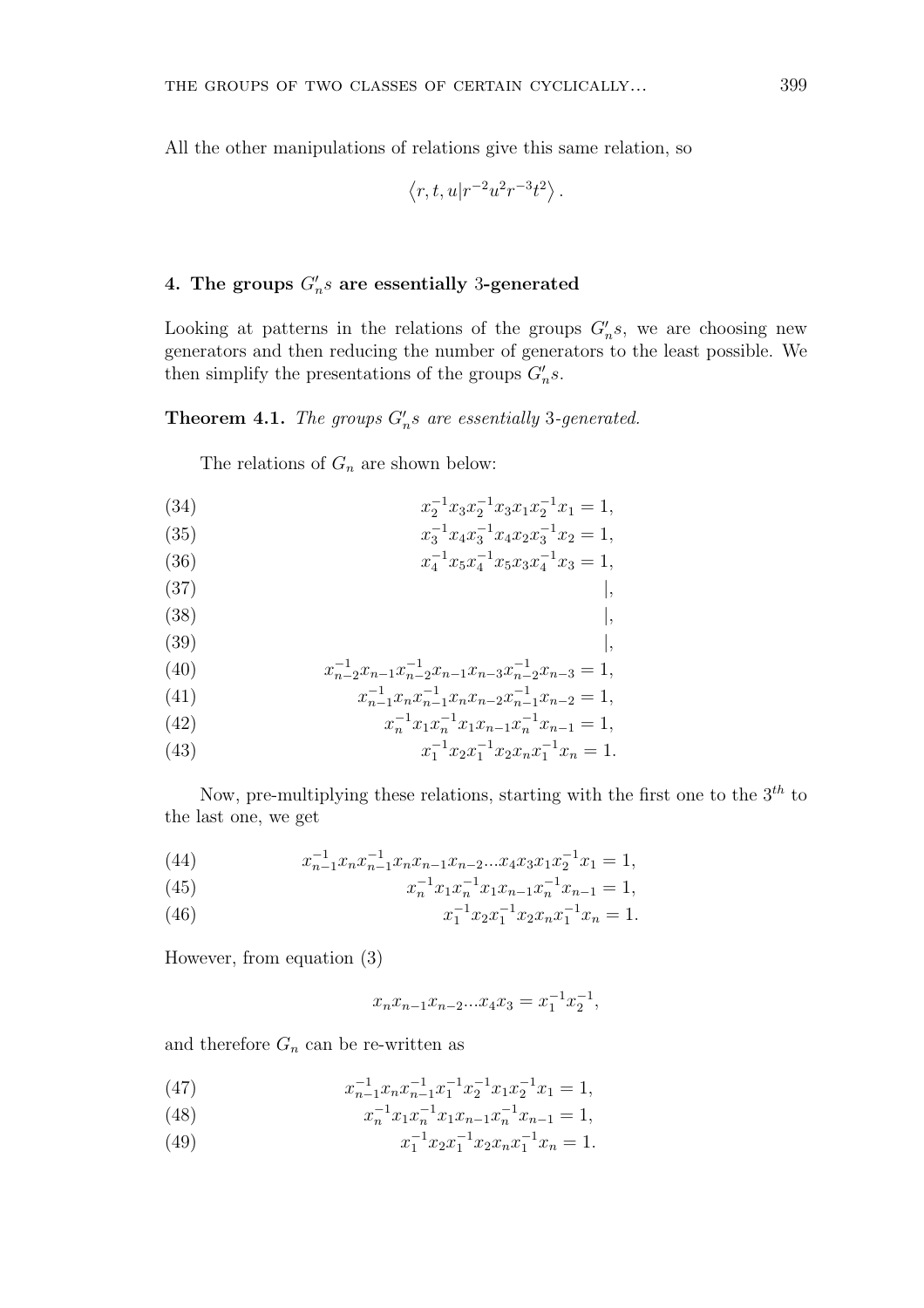Having looked at patterns in the relators, we set

$$
u = x_{n-1}^{-1} x_n x_{n-1}^{-1} x_1^{-1} x_2^{-1} x_1,
$$
  
\n
$$
t = (x_n^{-1} x_1)^2 x_{n-1},
$$
  
\n
$$
z = x_1 x_{n-1} x_n^{-1} x_{n-1},
$$
  
\n
$$
s = x_n x_1^{-1} x_n
$$
  
\n
$$
r = x_1^{-1} x_n.
$$

Therefore,

(50) 
$$
x_2^{-1}x_1 = zu,
$$

(51) 
$$
x_n = sr^{-1},
$$

$$
x_n = sr^{-2},
$$

$$
r_n = cr^{-2}r^{-1}
$$

(52) 
$$
x_2 = sr^{-2}u^{-1}z^{-1}
$$
,

(53) 
$$
x_{n-1} = r^2 t,
$$

(54)  $x_1 = sr^{-2}$ .

We now simplify the presentation in terms of  $u, r$  and  $t$ , but we start by using the above equations to re-write the above relations in terms of  $r, s, u, z$  and  $t$ . Using relator (47), we get:

(55) 
$$
uzu = 1 \Rightarrow z = u^{-2},
$$

while from relator (48), we get:

$$
(56) \t\t s-1z = 1 \Rightarrow z = s,
$$

and from relator (49), we get:

(57) 
$$
(u^{-1}z^{-1})^2s = 1 \Rightarrow s = (zu)^2,
$$

and so from equations (55) and (56),  $s = z = u^{-2}$ . This means z and s can be eliminated from the set of generators. Hence the groups  $G_n's$  are generated by t, u and r. Thus the groups  $G_n$ s are 3-generated. We know, however, that the groups  $G_1$  and  $G_2$  are trivial, while  $G_3$  and  $G_4$  are 2-generated as proven in the paper [9] derived from my 2000 thesis and also in [1]. It was also proven that  $G_5$ is 3-generated in the latter.

**Theorem 4.2.** The groups  $G_n$ 's can be re-written as:

$$
\langle t, r, u | r u^2 r^2 t^2 \rangle.
$$

Clearly,

(58) 
$$
z = x_1 x_{n-1} x_n^{-1} x_{n-1},
$$

(59) 
$$
z = sr^{-2}r^2 tr s^{-1}r^2 t,
$$

$$
(60) \qquad \qquad z = \operatorname{strs}^{-1} r^2 t,
$$

(61)  $trs^{-1}r^2t = 1,$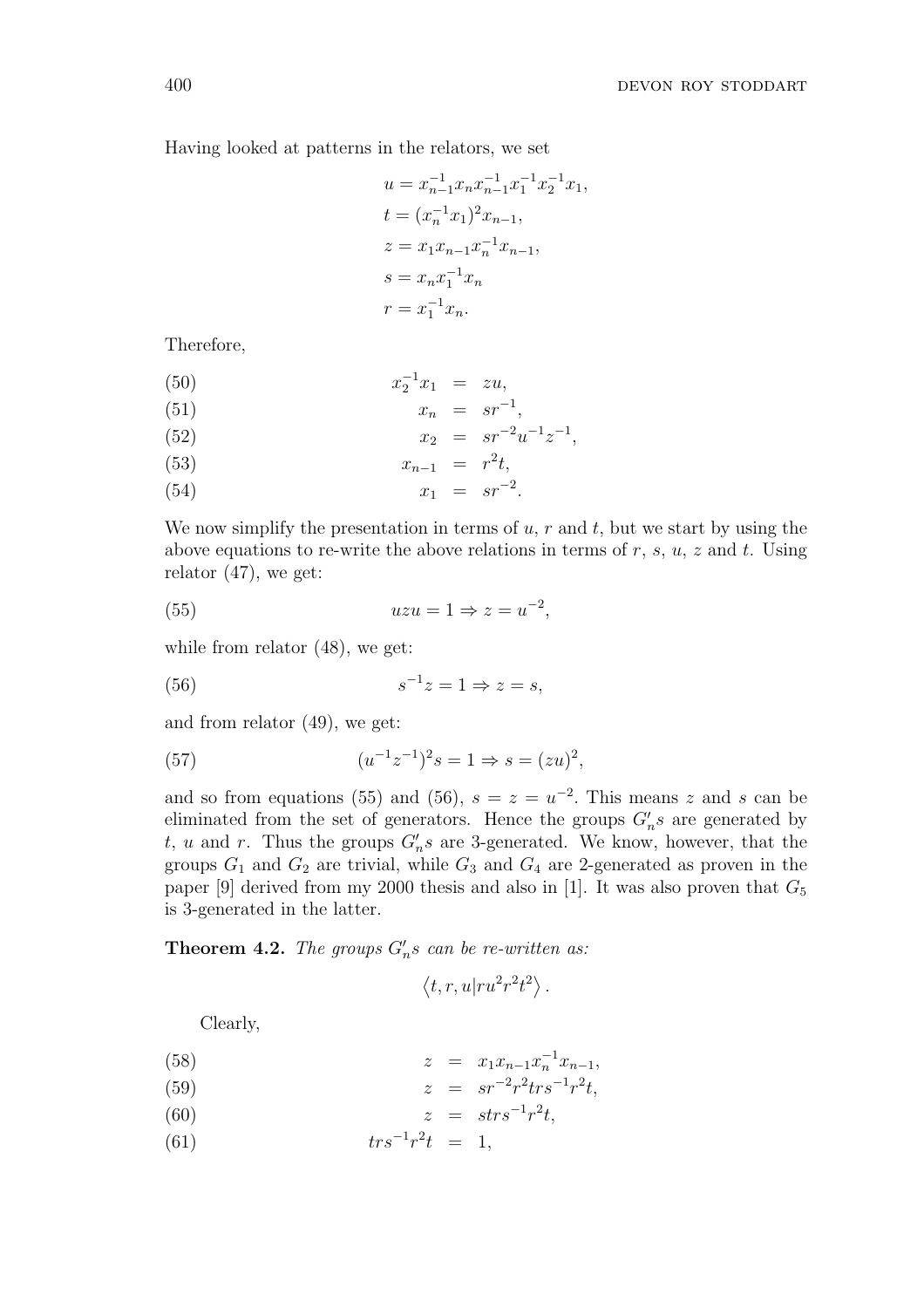since  $z = s$ . Now, replacing s from relation (61), we get:

$$
(62) \qquad \qquad tr u^2 r^2 t = 1,
$$

which gives

(63) 
$$
ru^2r^2t^2 = 1.
$$

All other manipulations of relations give this same relation, so

$$
\langle t, r, u | ru^2r^2t^2 \rangle.
$$

#### 5. Remark

These groups, actually, have 'small' generating sets as purported by Dr. D.L. Johnson – Remark 4.4 in [3], which was questioned by Professor M.F. Newman in [6].

Acknowledgements. I am grateful to Dr. D.L. Johnson and Dr. Ikhalfani Solan for supervising my research and thesis. Thanks Prof. Tuval Foguel, Mrs. Caroline Adams, Miss. Syrena Hibbert, all my classmates (especially Roland Ramsey) and others for all your support. Most of all, thanks to the creator of this, a universe filled with the most wonderful of sciences – Mathematics.

### References

- [1] Cavicchioli, A. and Spaggiari, F., Certain cyclically presented groups with the same polynomial, Comm. Algebra, vol. 34 (8) (2006), 2733-2744.
- [2] HAVAS, G., HOLT, D.F., NEWMAN, M.F., Certain cyclically presented groups are infinite, Comm. Algebra, vol. 29 (11) (2001), 5175-5178.
- [3] JOHNSON, D.L., KIM, A.C. and O'BRIEN, E.A., Certain cyclically presented groups are isomorphic, Communications in Algebra, vol. 27 (7), (1999), 3531-3536.
- [4] KIM, G., KIM, Y. and VESNIN, A., The Knot  $5<sub>2</sub>$  and cyclically presented groups, Journal of the Korean Mathematical Society, vol. 35 (4), (1998), 961-980.
- [5] Kim, A. and Vesnin, A., Cyclically presented groups and Takahashi manifolds, Analysis of Discrete Groups II, Proceedings Kyoto Mathematical Institute, (1997), 200-212.